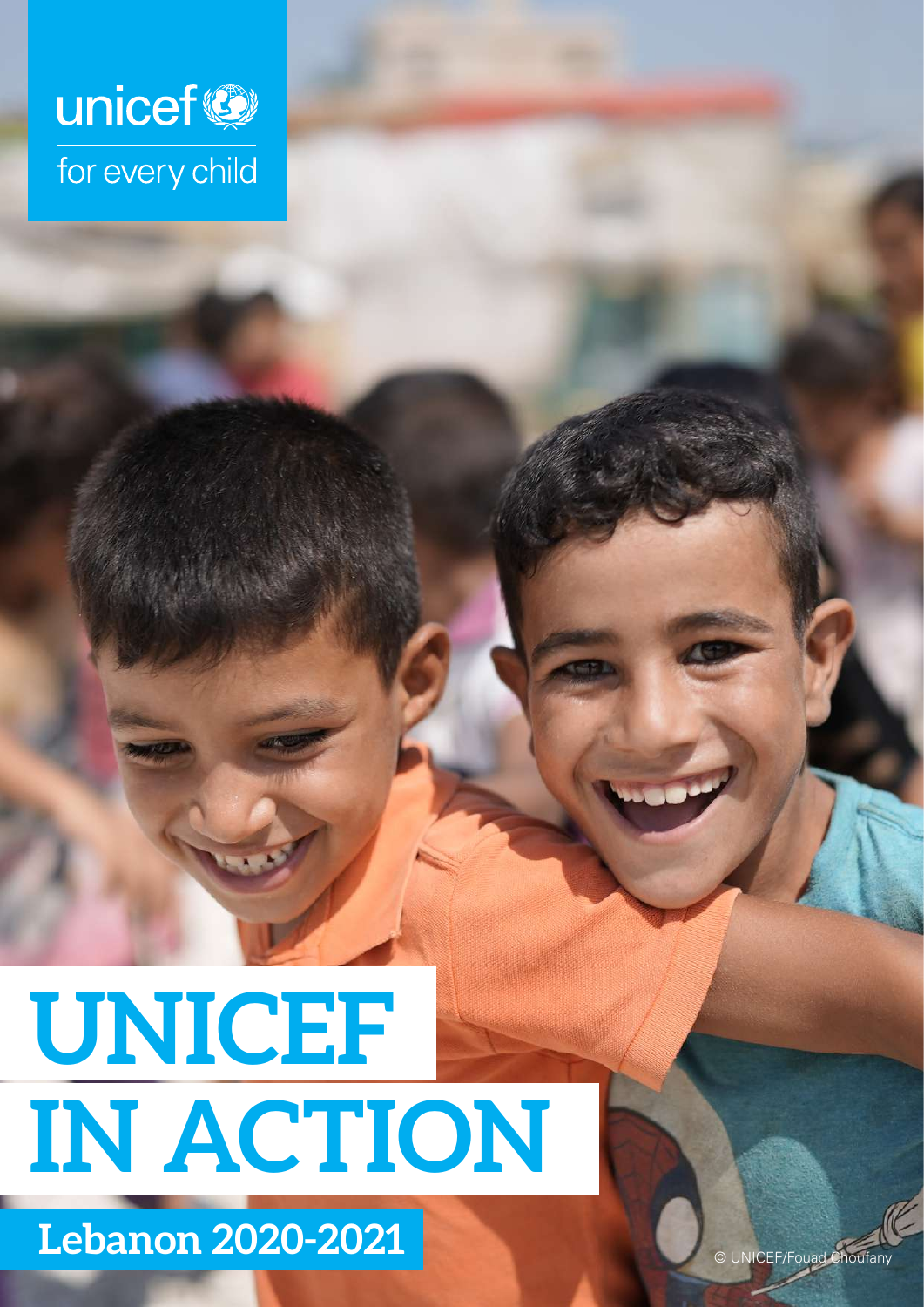### **UNICEF's Work**

The compound crisis that has been spiralling for the past two years in Lebanon has impacted every aspect of life and brought the country to the brink of total collapse. A multi-faceted catastrophe that would have especially negative effects for children in Lebanon, seems increasingly likely.

Numerous families have found themselves jobless and forced to cut down on education, health and food expenses. Despite the massive challenges, UNICEF has scaled up its programmes, providing life-saving support to children and youth, protecting their rights and helping them achieve their potential.

## Economic and Financial Crisis

UNICEF has refocused its efforts to support families caught up in an unprecedented economic crisis that sent the national currency into freefall, prices soaring and families struggling to afford even the most basic items.

UNICEF has enhanced its social assistance, notably through Haddi<sup>1</sup>, an integrated cash programme providing monthly US\$ cash grants to over 95,000 vulnerable children and youth of all nationalities.

The prolonged economic depression has led to fuel shortages that in turn cause regular power outages and critical water shortages, increasing children's vulnerability to waterborne diseases. UNICEF has supported the Government in updating the National Water Sector Strategy, building the foundations for transparent and efficient resource management, and is providing emergency support to avoid the collapse of the public Water Establishments, which are responsible for provision of water services.

unicef

1 Meaning "close to me" in Arabic

UNICEF's programme 'Haddi' is providing cash grants to more than 95,000 children in Lebanon. In the picture, a UNICEF officer informs a mother on the procedure to apply for UNICEF cash grants. © UNICEF/Fouad Choufany

 $44.16$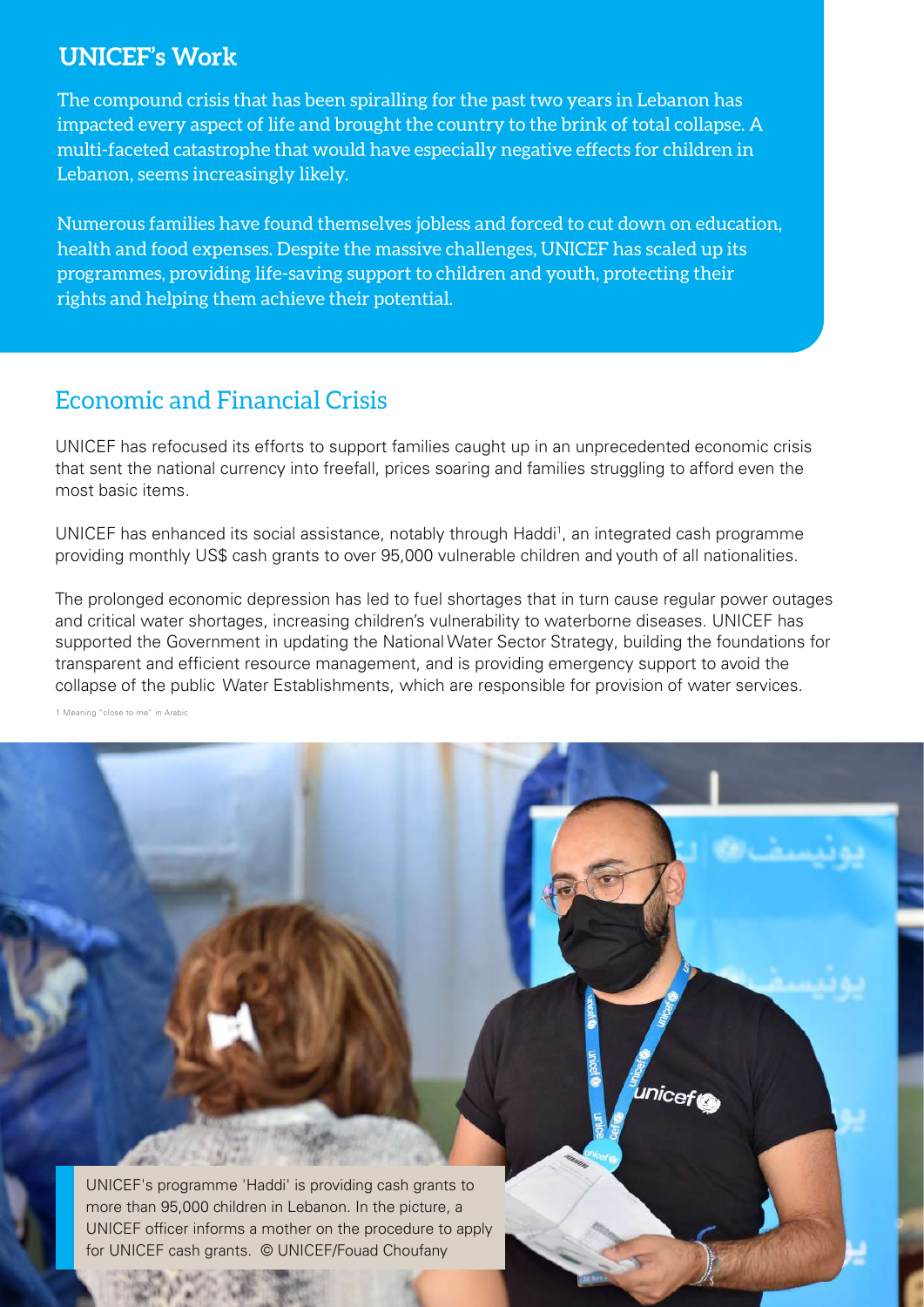## COVID-19 Response

UNICEF has been working with partners to support both the vaccination campaign in 2021 and the response to the pandemic since March 2020, to provide people with the scientific facts and most up-to-date information and to protect frontline health workers.

UNICEF has reached 3.4 million people with critical prevention messages and information on how to access services, supplied more than 2,400 frontline health-care workers with COVID-19 personal protective equipment (PPE) and equipped more than 200 health-care facilities with COVID-19 infection prevention and control (IPC) and PPE materials.

UNICEF provided water establishments with COVID-19 awareness materials, PPE and COVID-19 protection kits.

UNICEF also supported continuation of learning by providing the public school system with COVID-19 prevention measures to create a safer environment for children.

UNICEF continues to support the COVID-19 national response and vaccination campaigns. This includes provision of awareness materials and PPE supplies to protect front line workers as in this picture at Lebanon/Masnaa border

crossing. © UNICEF/Ramzi Haidar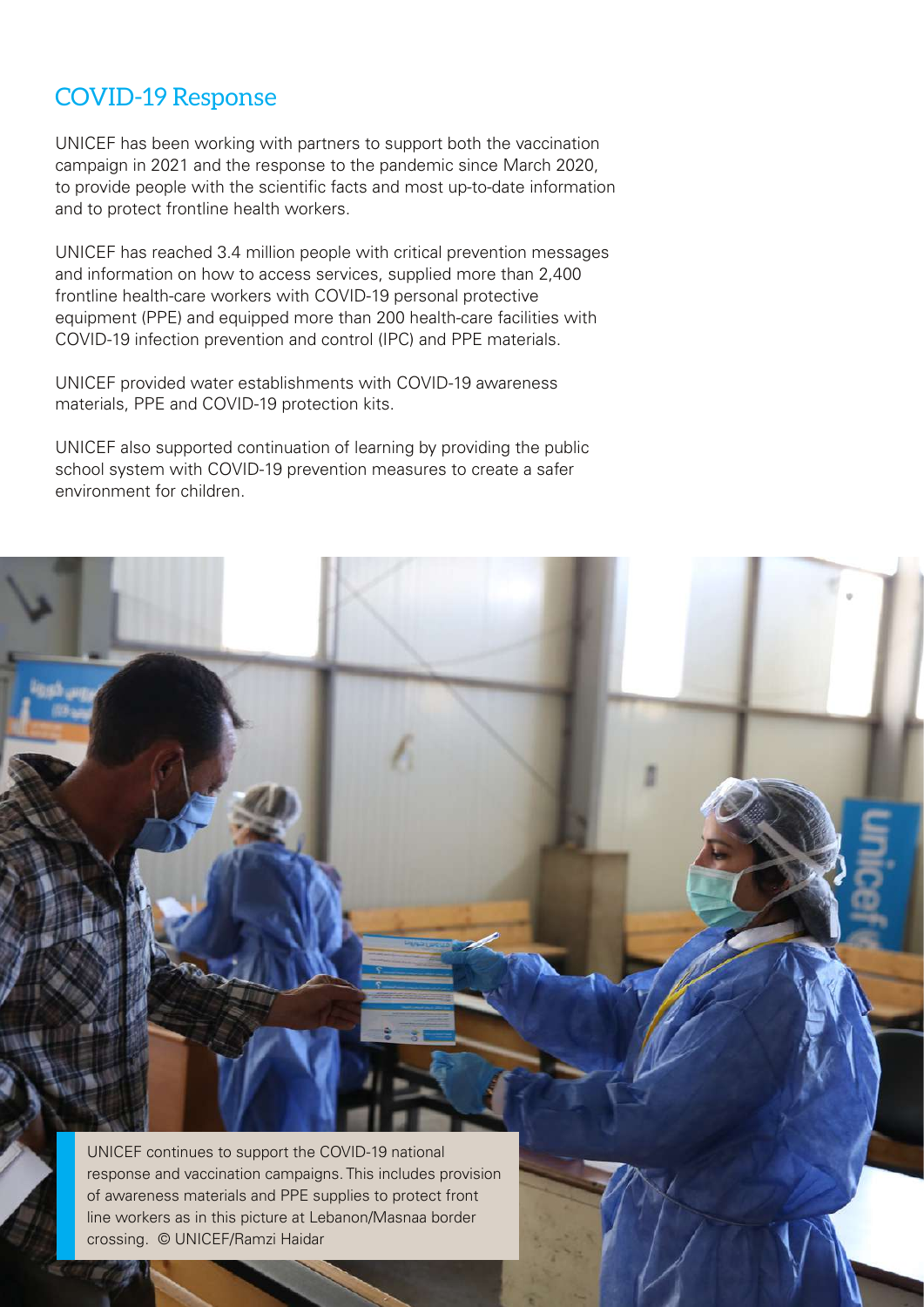## The Beirut Port explosions

The explosions in August 2020 killed six children, injured approximately 1,000 and left an estimated 100,000 affected by damage in their homes, while thousands of children living in the area needed psychosocial support.

UNICEF's swift and comprehensive response was guided by three pillars:

- Keeping children safe and healthy, and ensuring their families have access to social assistance services.
- Rehabilitating essential services, including water and sanitation, education and health infrastructure.
- High youth engagement in cleaning and rehabilitation of a total of 900 damaged households, employing more than 300 youth.

UNICEF has distributed essential nutrition and hygiene supplies, delivered psychosocial support, provided cash grants to the most vulnerable families, supported the rehabilitation of health-care facilities, schools and water supply services and supported a youth-led community response.

> Rehabilitation work at Sad El Bouchrieh public school, one of several rehabilitated by UNICEF after the Beirut blast. © UNICEF/Fouad Choufany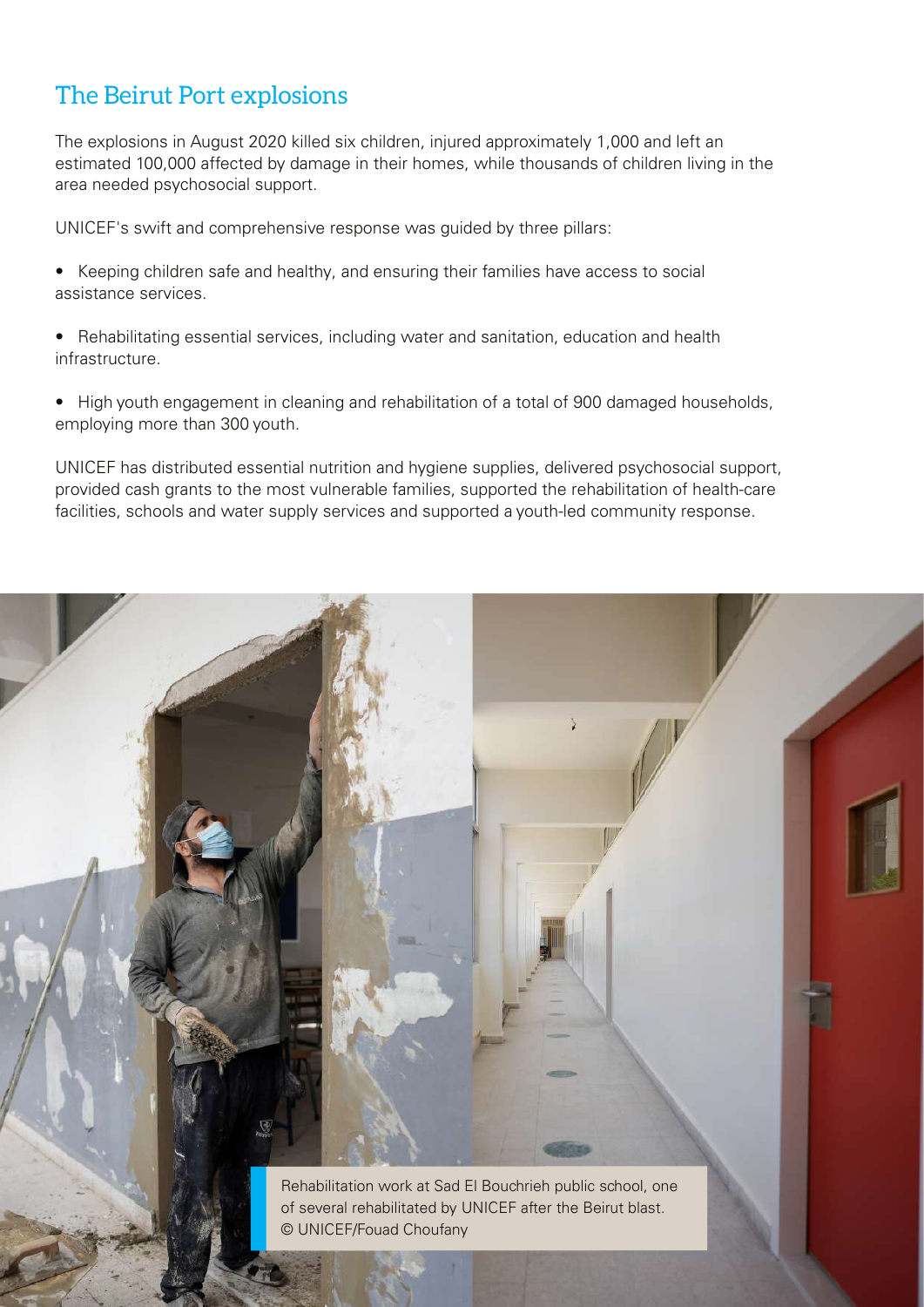# **UNICEF results 2020-2021**

As of September-October 2021





# Health and Nutrition

• Providing 97 tons of health-care and nutrition supplies to hospitals and primary health-care centres in November 2021.

• Supporting the National Deployment and Vaccination Plan for COVID-19 vaccines since January 2021, including cold chain maintenance and equipment – three new ultra-cold freezers provided to the Rafik Hariri University Hospital – as well as syringes and PPE to health-care staff at the vaccination sites.

• Providing 100,000 children and women with essential health care, including prenatal, delivery and postnatal care, essential newborn care, immunization and treatment of childhood illnesses.

More than 45,700 children under age 5 were provided nutrition supplements.

• More than 950,000 children under age 5 received routine vaccination through more than 800 public health facilities, in coordination with the Ministry of Public Health.

• More than 900 vaccinators at public health facilities were trained on Effective Vaccine Management.

• More than 43,000 pregnant and lactating women were reached and counselled on infant and young child feeding.

• Rehabilitating health-care facilities affected by the Beirut port explosions, including the Karantina Hospital and the Central Supply and Drugs Warehouse and its cold chain.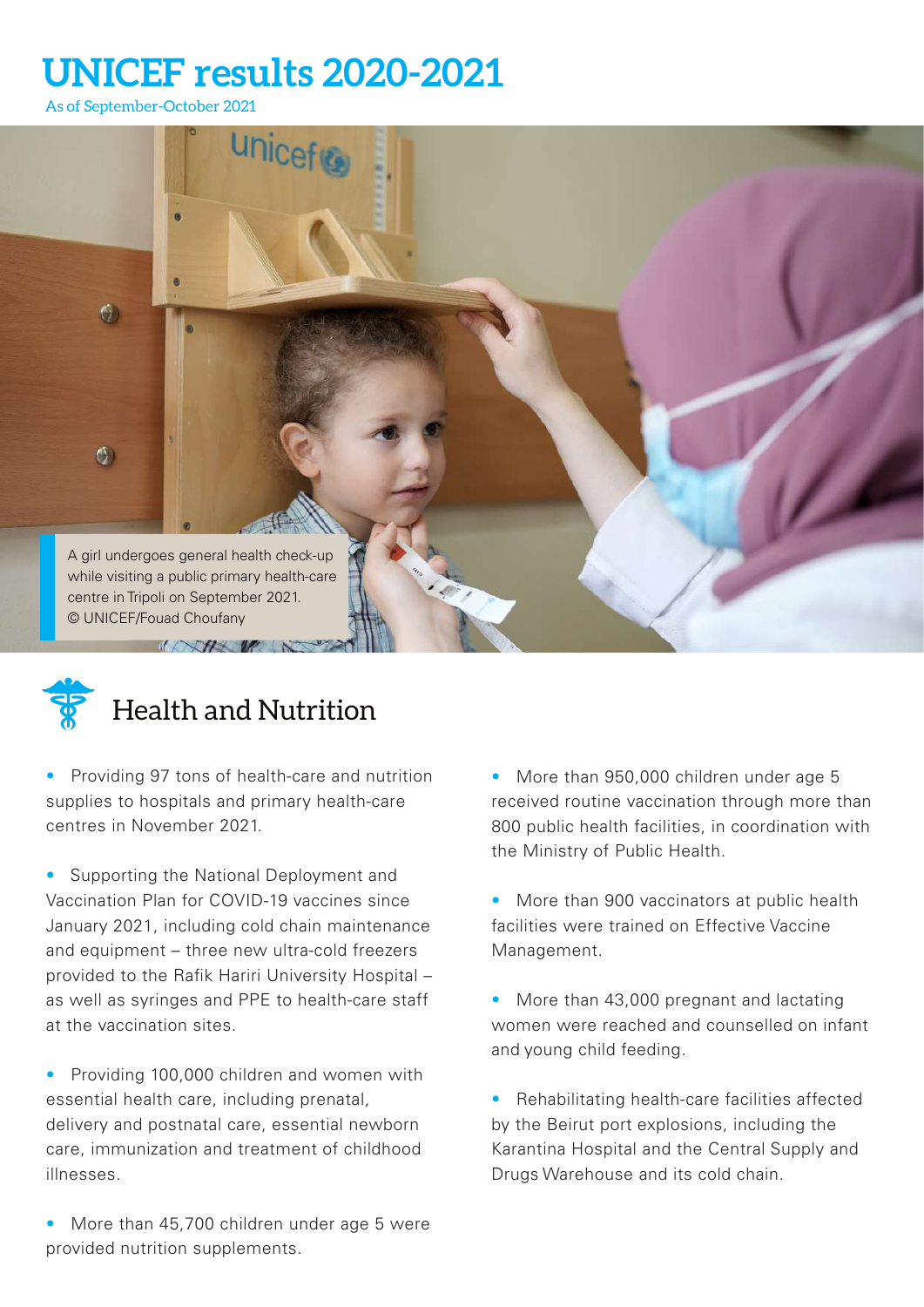## Water, Sanitation and Hygiene (WASH)

• In 2020-2021 UNICEF provided supplies, consumables and repairs to secure water and sanitation services for up to four million people.

- Since early August 2021, UNICEF has:
	- Supplied 168,000 litres of emergency fuel to water stations relying on generators to ensure minimum access to water for nearly 1 million people.
	- Repaired 72 boreholes and pumping sets across the country, reaching more than 750,000 people.
	- Conducted maintenance on generators in Tripoli, Northern Lebanon, allowing the pumping of an additional 20,000 m3 of water per day to reach about 165,000 people in vulnerable areas.
	- Trucked 2,192 m3 of water, reaching 42,000 people since early September. Water trucking was focused on hospitals and strategic health facilities, and main regional reservoirs connected to stations suffering from power grid blackouts.
	- Procurement of chlorine and other critical chemicals is in progress. UNICEF will continue supplying chemicals for water treatment to water establishments until the end of 2021.
- Since late September 2021, UNICEF has participated in a 3-month UN plan to provide emergency fuel to water institutions to ensure continuous services to the most vulnerable populations affected by the energy and fuel crisis.
- More than 197,000 people affected by the explosions provided with access to improved safe sanitation.
- Water and wastewater services provided to more than 245,000 Syrian refugees in informal settlements, including 122,000 children.

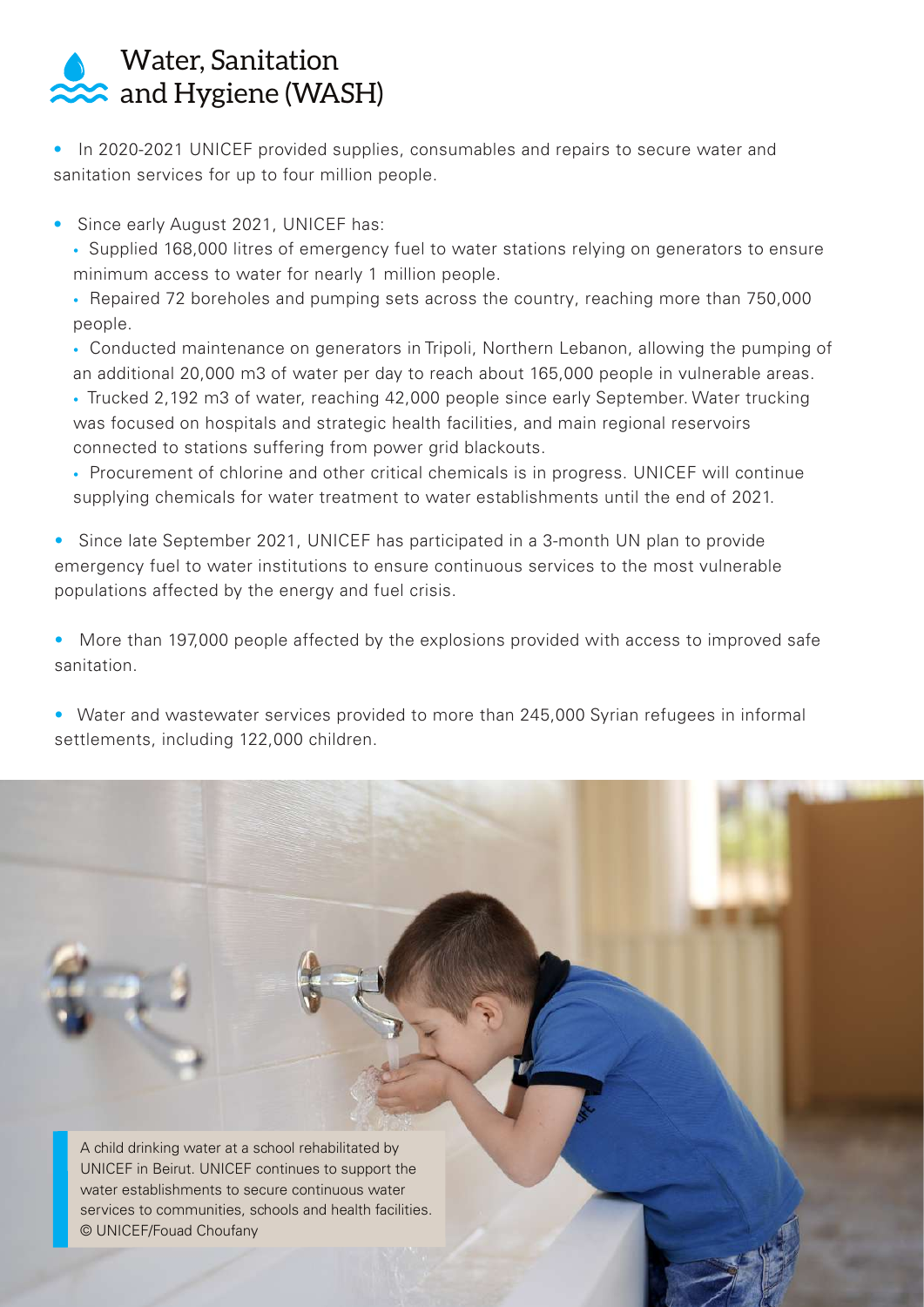

• More than 426,800 vulnerable children given access to formal education annually by covering their school enrolment.

• Between March and July 2020 – at the onset of the COVID crisis – around 18,000 out-of-school children provided with engagement in learning and learning supplies.

• In 2020, 6,000 vulnerable households provided with psychosocial support (PSS) kits and PSS/well-being activities.

• Around 27,300 children in 2020 and 19,700 in 2021, including children with disabilities, provided with non-formal remote learning opportunities.

• Supporting all children to return to learning and supporting the safe reopening of schools.

• 10 education institutions rehabilitated in addition to four public schools affected by Beirut explosions.

• All public schools provided with hygiene materials, including thermometers, masks, face shields, soap, hand sanitizers and bleach, to support the safety of children, teachers and school personnel.

• Providing textbooks for all Lebanese and non-Lebanese children across public schools from kindergarten to Grade 12.

- Providing stationery and learning supplies for children across selected grades in first shift schools, complementing other organizations' support, and for all children in second shift schools (from prep-ECE to cycle 3).
- 465 schools provided with fuel for winterization.

• In February 2021, around 27,000 children received cash for transportation, so they could attend school in person.



• In 2021, 257 tablets distributed to non-formal education (NFE) partners, who distributed them to children with disabilities enrolled in their programmes to facilitate their education and remote therapy sessions.

- 312 children with moderate to severe disabilities provided access to the education and rehabilitation services through the partnerships with five specialized service-delivery NGOs.
- Almost 1,300 children with mild to moderate disabilities provided access to education and support services through the NFE programmes.

• More than 1,500 children with disabilities continued their education in 30 inclusive schools.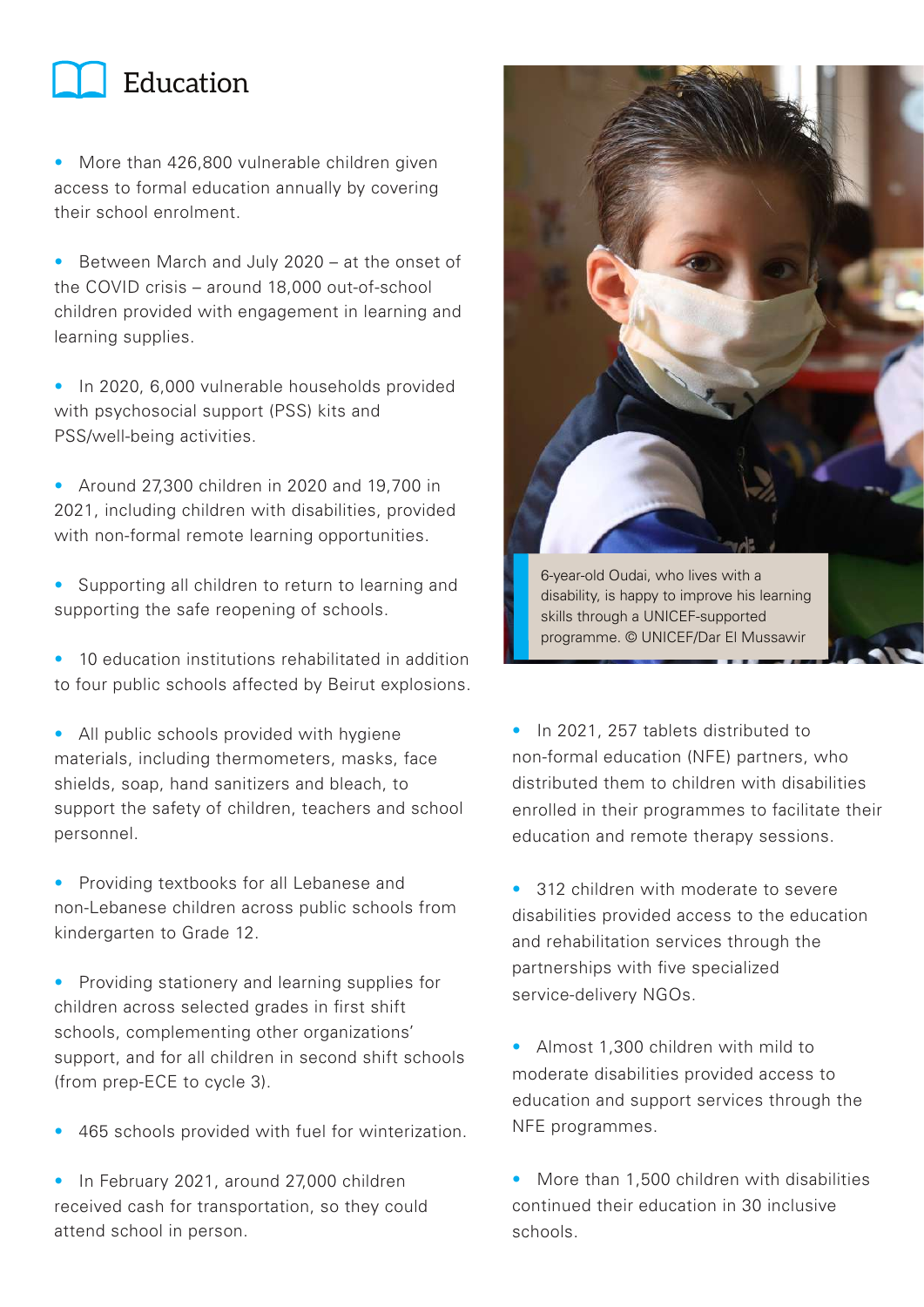

• More than 100,000 children, parents and community members participated in "Qudwa" activities enabling them to become role models for the protection of children from violence, abuse and exploitation.

• Almost 20,600 children and adults given access to safe channels to report sexual exploitation.

• More than 29,800 women and girls at risk of gender-based violence supported in safe spaces where they get emotional, legal and medical support as needed.

• Almost 8,000 vulnerable boys and girls assisted through child protection case management and specialized services, including children in contact with the law and Children Affected by Armed Forces and Armed Groups (CAFAAG).

• 35,000 children, women and caregivers supported to restore their mental health and psychosocial well-being following the Beirut explosions.



• One-off emergency cash grant to 80,000 vulnerable children and vulnerable individuals affected by the explosions.

• In June 2021, UNICEF launched Haddi, an integrated social assistance programme for children. Haddi provides monthly cash grants in US\$ benefiting more than 95,000 vulnerable children and youth of all nationalities, with plans to reach 100,000 children by December 2021.

#### **The Haddi Child Grant at a Glance**

• Child grants are considered one of the most effective interventions to improve child well-being, reduce inequality and invest in a country as a whole.

• Haddi is a monthly US\$ cash grant given directly to households through a money transfer agency.

• UNICEF partners identify vulnerable children, particularly those at risk of child labour, or child marriage, or excluded from learning, and those with disabilities.

• Families with one child identified receive \$40 per month, those with two children, \$60, and households with three or more children, \$80.

• Extensive monitoring tracks transfers and impact to ensure the funds are used to support children's well-being.

• Haddi is an integrated programme, and vulnerable households receive other essential services in addition to cash.

• Recipients include Lebanese, Syrian and Palestinian households across the country.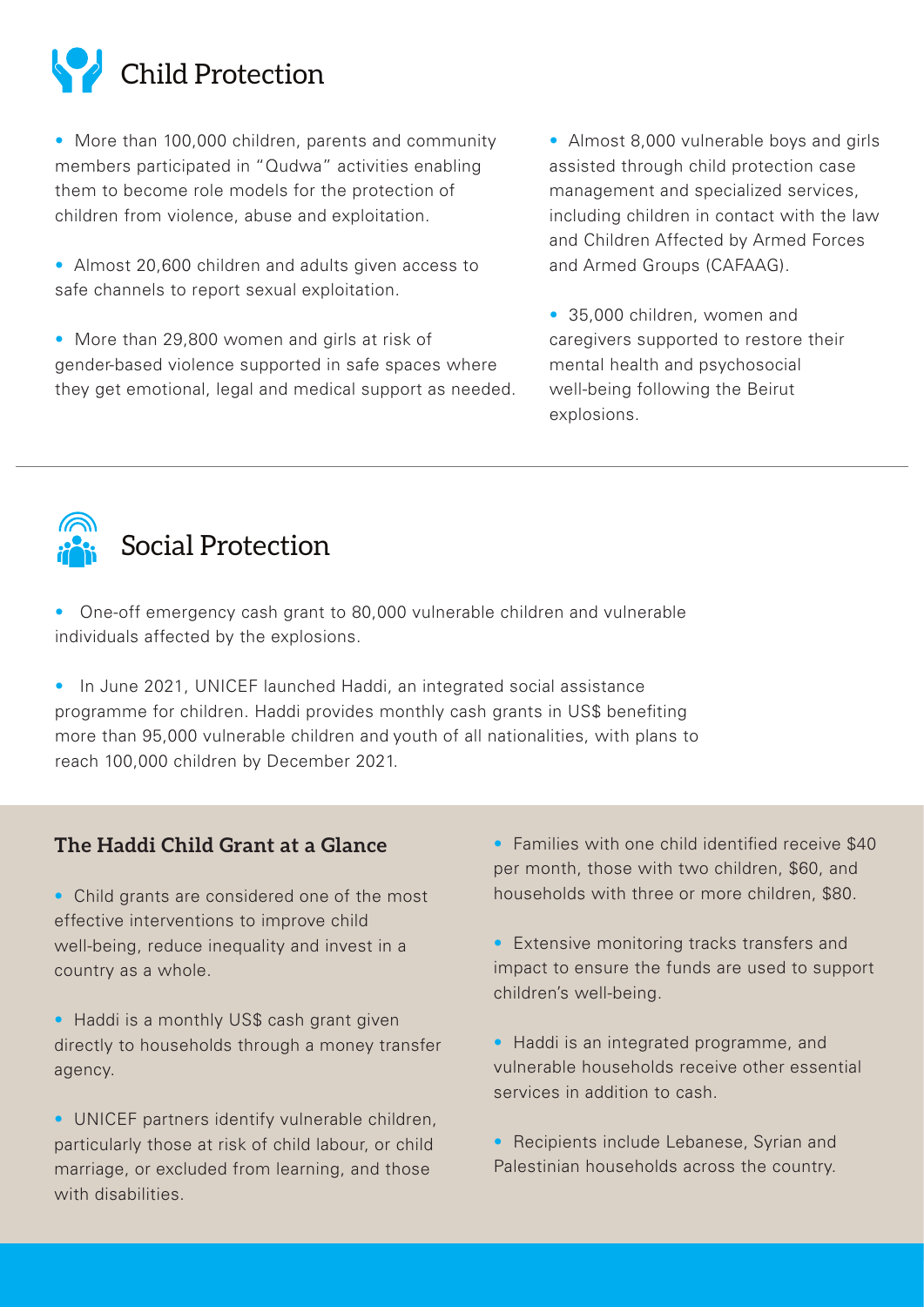# Youth and Adolescent Development

• More than 16,800 vulnerable adolescents given access to formal Technical and Vocational Education and Training (TVET).

• More than 21,400 young people supported with learning, skills training, and innovation/business training.

• Employment support service and Cash for Work opportunities provided to more than 8,300 trained youth, of whom over 5,700 vulnerable adolescents and youth were provided access to an integrated package of non-formal education and training opportunities, and employment support services.

• 2,200 households across the country, including 900 in poor communities and families affected by the Beirut explosions. received support in the form of repairs and rehabilitation, such as fixing electrical wiring, internal water networks and leaks; waterproofing bathrooms and painting. Solar panels were also installed in poor neighbourhoods.

• Supporting TVET hybrid learning through the development of a distance learning strategy and the set-up of 15 digital schools in Ministry of Education and Higher Education (MEHE) TVET schools.

• Almost 33,500 adolescents and youth supported with life skills training, including mental health support.



Yehya Zakaria, 21, is part of a skills training programme supported by UNICEF in Quobbet. © UNICEF/Fouad Choufany

Supply

• 2020: 104 air shipments delivering over 523 tons of supplies, including vaccines, pharmaceuticals, medical equipment, PPE and water supplies.

• 2021: 126 shipments delivering more than 321 tons of supplies supporting basic services such as health care, education and access to clean water.



- 3.4 million people reached with COVID-19 messaging on prevention and access to services.
- Addressing COVID-19 vaccine hesitancy, disinformation and demand.